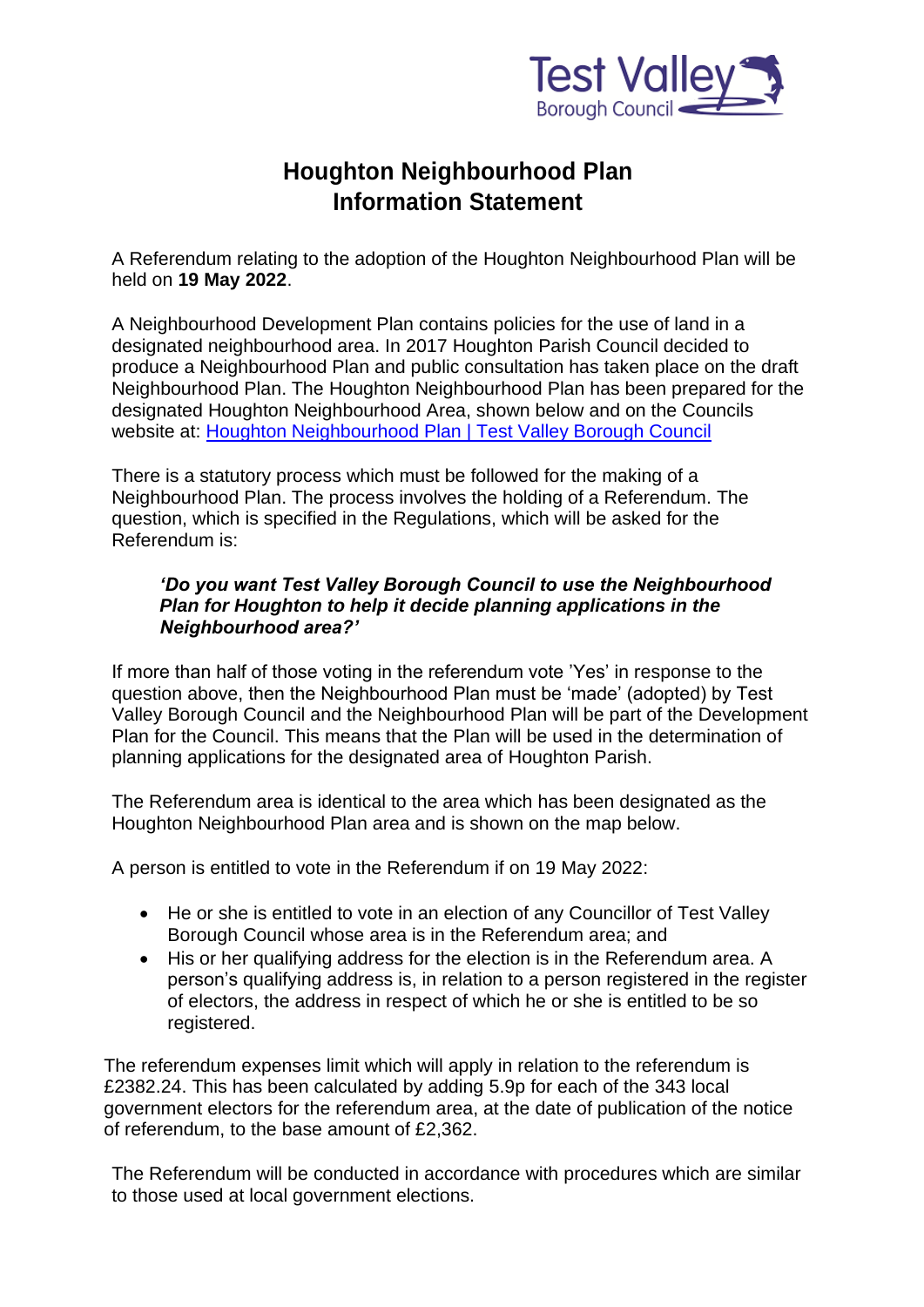In accordance with the regulations the specified documents must be accessible online for the Referendum. The council have also made the documents available for public viewing during the premises normal opening times and may be inspected at:

- Test Valley Borough Council, Beech Hurst, Weyhill Road, Andover, SP10 3AJ.
- Andover Library, The Chantry Centre, 53 Chantry St, Andover SP10 1LT

The documents are:

- This Information Statement, which provides general information about neighbourhood planning, the referendum and a map of the referendum area;
- The Draft Houghton Neighbourhood Plan (the referendum version);
- The report of the independent examiner into the Neighbourhood Plan;
- A Decision Statement of the Local Planning Authority's satisfaction that the Houghton Neighbourhood Plan as recommended for modification by the Examiner meets the necessary legal and procedural requirements, and background information;
- Summaries of the written representations submitted to the independent examiner.
- Statement setting out the general information on Town and Country Planning, neighbourhood planning and the referendum.

The documents are also available for public viewing on the Councils website at: [Houghton Neighbourhood Plan | Test Valley Borough Council](https://www.testvalley.gov.uk/consultations/houghton-neighbourhood-plan)

Dated: Wednesday 6 April 2022

Test Valley Borough Council Beech Hurst, Andover SP10 3AJ